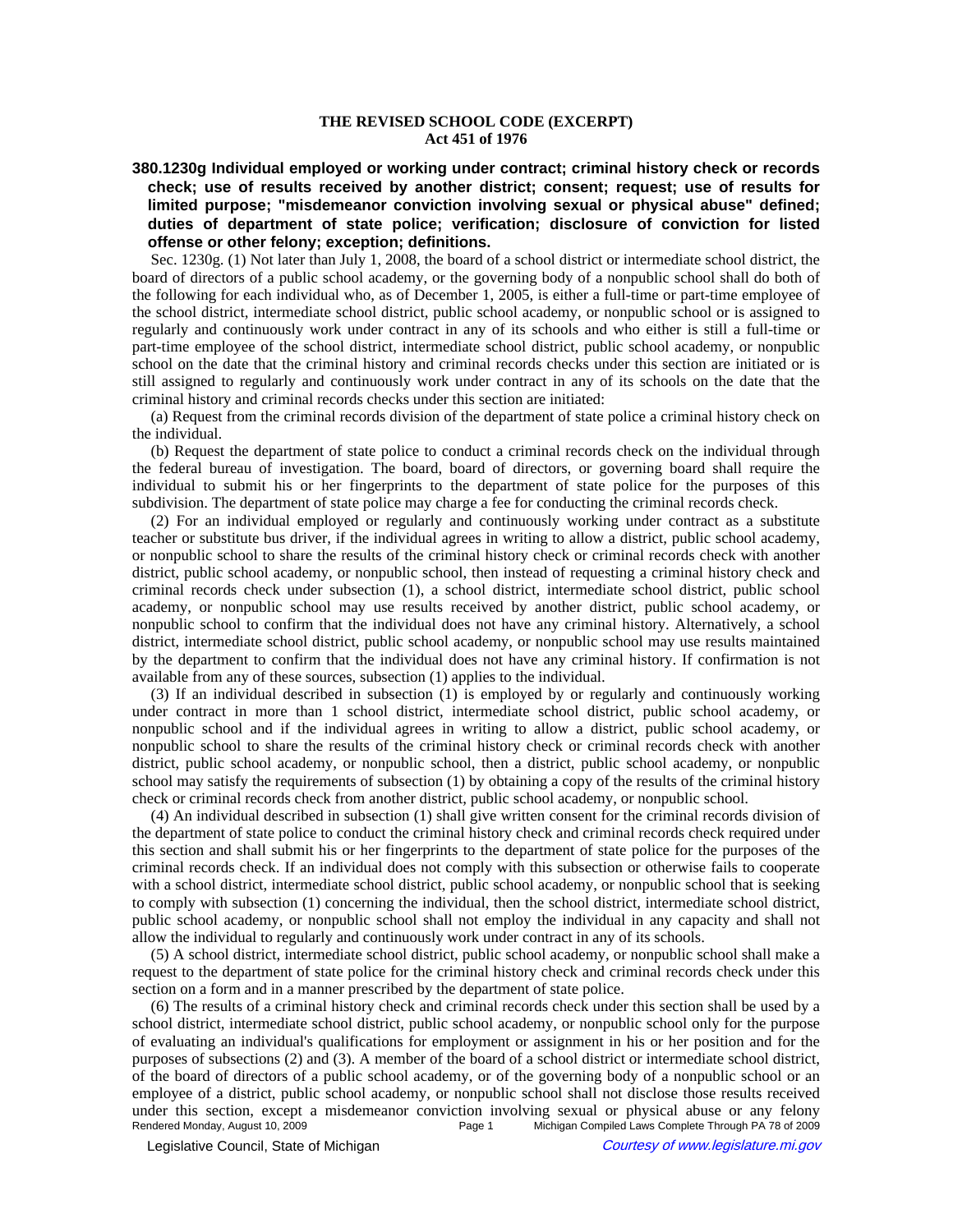conviction, to any person who is not directly involved in evaluating the individual's qualifications for employment or assignment. However, for the purposes of subsections (2) and (3), a person described in this subsection may provide a copy of the results received under this section concerning the individual to an appropriate representative of another district, public school academy, or nonpublic school. For an individual who is regularly and continuously working under contract, if the individual agrees in writing, a district, public school academy, or nonpublic school may provide a copy of the results received under this section concerning the individual to an appropriate representative of the individual's employer. A representative of the individual's employer who receives a copy of the results, or receives the results from another source as authorized by this subsection, shall not disclose the results to any person outside of the employer's business or to any of the employer's personnel who are not directly involved in evaluating the individual's qualifications for employment or assignment. A person who violates this subsection is guilty of a misdemeanor punishable by a fine of not more than \$10,000.00, but is not subject to the penalties under section 1804. As used in this subsection, "misdemeanor conviction involving sexual or physical abuse" includes, but is not limited to, a misdemeanor conviction for a listed offense; a misdemeanor conviction for violation of section 617a of the Michigan vehicle code, 1949 PA 300, MCL 257.617a; a misdemeanor conviction for violation of section 701 of the Michigan liquor control code of 1998, 1998 PA 58, MCL 436.1701; a misdemeanor conviction for violation of section 81, 81a, 81c, 90c, 136b, 141a, 145, 145d, 145n, 233, 335a, or 411h of the Michigan penal code, 1931 PA 328, MCL 750.81, 750.81a, 750.81c, 750.90c, 750.136b, 750.141a, 750.145, 750.145d, 750.145n, 750.233, 750.335a, and 750.411h; a misdemeanor conviction of section 6 of 1979 PA 53, MCL 752.796; or a misdemeanor conviction for violation of a substantially similar law of another state, of a political subdivision of this state or another state, or of the United States.

(7) Within 30 days after receiving a proper request by a school district, intermediate school district, public school academy, or nonpublic school for a criminal history check and criminal records check on an individual under this section, the criminal records division of the department of state police shall do both of the following:

(a) Conduct the criminal history check and, after conducting the criminal history check and within that time period, provide a report of the results of the criminal history check to the district, public school academy, or nonpublic school. The report shall contain any criminal history record information on the individual that is maintained by the criminal records division of the department of state police. A school district, intermediate school district, public school academy, or nonpublic school that receives a report from the department of state police under this subdivision shall retain that report in the individual's employment records.

(b) Initiate the criminal records check through the federal bureau of investigation. After conducting the criminal records check required under this section for a school district, intermediate school district, public school academy, or nonpublic school, the criminal records division of the department of state police shall provide the results of the criminal records check to the district, public school academy, or nonpublic school. A school district, intermediate school district, public school academy, or nonpublic school that receives results from the department of state police under this subdivision shall retain those results in the individual's employment records.

(8) If the results received by a school district, intermediate school district, public school academy, or nonpublic school under subsection (7), or a report received under section 1230a, 1230d(7), 1535a(15), or 1539b(15), disclose that an individual has been convicted of a listed offense, then the school district, intermediate school district, public school academy, or nonpublic school shall take steps to verify that information using public records and, if the information is verified using public records, shall not employ the individual in any capacity, as provided under section 1230c, and shall not allow the individual to regularly and continuously work under contract in any of its schools. If the results received by a school district, intermediate school district, public school academy, or nonpublic school under subsection (7), or a report received under section 1230a, 1230d(7), 1535a(15), or 1539b(15), disclose that an individual has been convicted of a felony other than a listed offense, then the school district, intermediate school district, public school academy, or nonpublic school shall take steps to verify that information using public records and, if the information is verified using public records, shall not employ the individual in any capacity or allow the individual to regularly and continuously work under contract in any of its schools unless the superintendent or chief administrator and the governing board or governing body, if any, of the school district, intermediate school district, public school academy, or nonpublic school each specifically approves the employment or work assignment in writing. If a school district, intermediate school district, public school academy, or nonpublic school receives results described in this subsection, within 60 days after receiving those results the school district, intermediate school district, public school academy, or nonpublic school shall submit to the department in the form and manner prescribed by the department a report detailing the information received and any action taken as a result by the school district, intermediate school district, public school academy, or<br>Page 2 Michigan Compiled Laws Complete Through PA 78 of 2009 Michigan Compiled Laws Complete Through PA 78 of 2009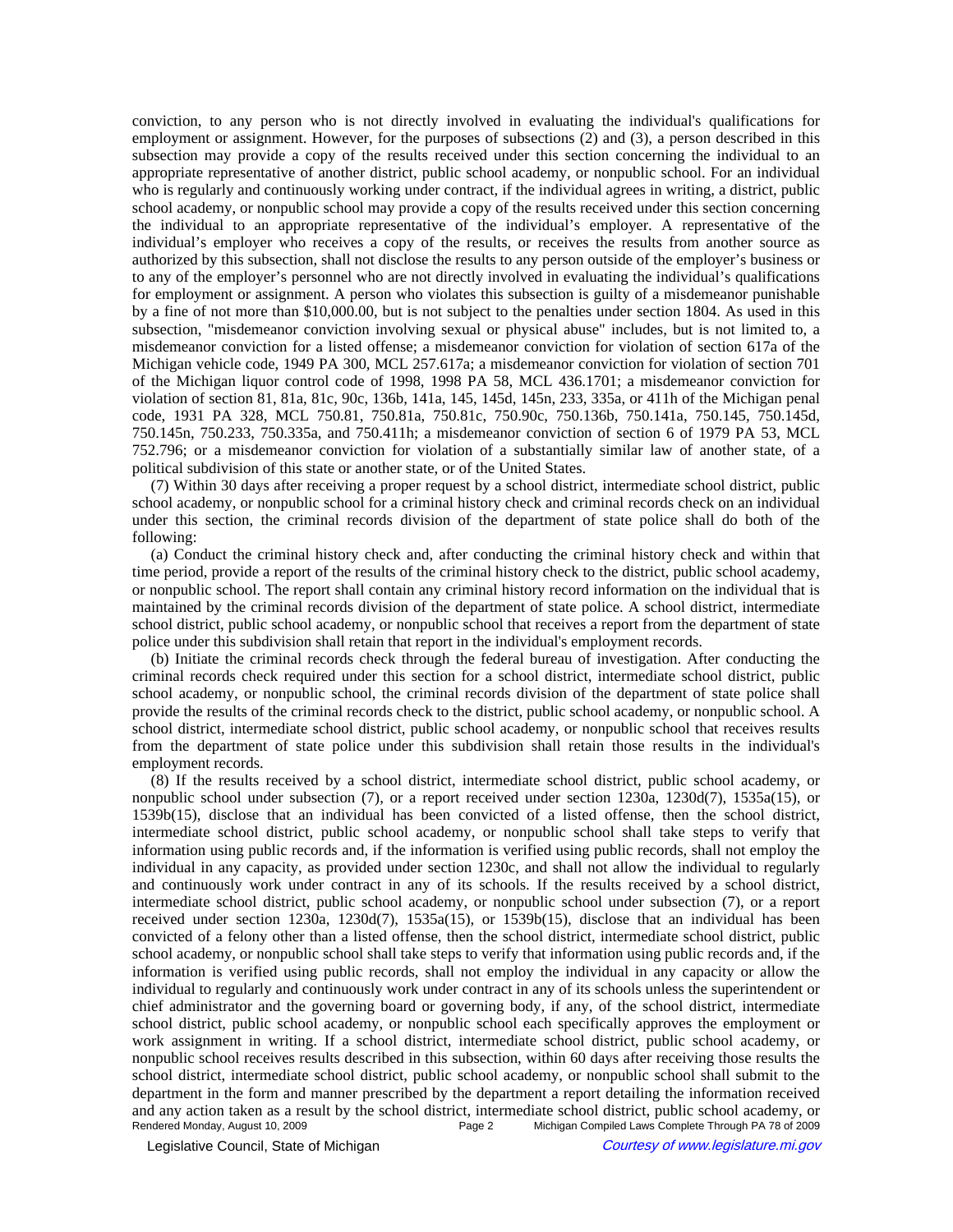nonpublic school. The department shall maintain a copy of this report for at least 6 years.

(9) If the criminal history check and criminal records check required under this section have been completed for a particular individual and the results reported to a school district, intermediate school district, public school academy, or nonpublic school as provided under this section, then another criminal history check or criminal records check is not required under this section for that individual as long as the individual remains employed with no separation from service by any school district, intermediate school district, public school academy, or nonpublic school in this state or remains regularly and continuously working under contract with no separation from service for the same employer in any school district, intermediate school district, public school academy, or nonpublic school in this state. For the purposes of this subsection, an employee is not considered to have a separation from service in any of the following circumstances:

(a) The employee is laid off or placed on a leave of absence by his or her employer and returns to active employment with the same employer within 1 year after being laid off or placed on the leave of absence.

(b) The employee transfers to another school district, intermediate school district, public school academy, or nonpublic school and remains continuously employed by any school district, intermediate school district, public school academy, or nonpublic school in this state.

(10) Subsection (1) does not apply to an individual who is an employee or is assigned to regularly and continuously work under contract in a school of a school district, intermediate school district, public school academy, or nonpublic school if the individual is not more than 19 years of age and is enrolled as a general education pupil of a school district, intermediate school district, public school academy, or nonpublic school or is not more than 26 years of age and is enrolled in special education programs or services in a school district, intermediate school district, public school academy, or nonpublic school. However, the school district, intermediate school district, public school academy, or nonpublic school shall perform a criminal history check on that person using the department of state police's internet criminal history access tool (ICHAT). If a search of the department of state police's ICHAT reveals that the individual has been convicted of a listed offense, then the school district, intermediate school district, public school academy, or nonpublic school shall take steps to verify that information using public records and, if the information is verified using public records, shall not employ the individual in any capacity, as provided under section 1230c, and shall not allow the individual to regularly and continuously work under contract in any of its schools. If a search of the department of state police's ICHAT reveals that the individual has been convicted of a felony other than a listed offense, then the school district, intermediate school district, public school academy, or nonpublic school shall take steps to verify that information using public records and, if the information is verified using public records, shall not employ the individual in any capacity or allow the individual to regularly and continuously work under contract in any of its schools unless the superintendent or chief administrator and the board or governing body of the school district, intermediate school district, public school academy, or nonpublic school each specifically approves the employment or work assignment in writing.

(11) For the purposes of subsections (8) and (10), the department shall make available to school districts, intermediate school districts, public school academies, and nonpublic schools information on how to verify a conviction using public records.

(12) As used in this section:

(a) "At school" means in a classroom, elsewhere on school property, or on a school bus or other school-related vehicle.

(b) "Felony" means that term as defined in section 1 of chapter I of the code of criminal procedure, 1927 PA 175, MCL 761.1.

(c) "Listed offense" means that term as defined in section 2 of the sex offenders registration act, 1994 PA 295, MCL 28.722.

(d) "Regularly and continuously work under contract" means any of the following:

(*i*) To work at school on a more than intermittent or sporadic basis as an owner or employee of an entity that has a contract with a school district, intermediate school district, public school academy, or nonpublic school to provide food, custodial, transportation, counseling, or administrative services, or to provide instructional services to pupils or related and auxiliary services to special education pupils.

(*ii*) To work at school on a more than intermittent or sporadic basis as an individual under a contract with a school district, intermediate school district, public school academy, or nonpublic school to provide food, custodial, transportation, counseling, or administrative services, or to provide instructional services to pupils or related and auxiliary services to special education pupils.

(e) "School property" means that term as defined in section 33 of the sex offenders registration act, 1994 PA 295, MCL 28.733.

History: Add. 2005, Act 130, Eff. Jan. 1, 2006;—Am. 2006, Act 84, Imd. Eff. Mar. 31, 2006;—Am. 2006, Act 680, Imd. Eff. Jan.

Rendered Monday, August 10, 2009 **Page 3** Michigan Compiled Laws Complete Through PA 78 of 2009